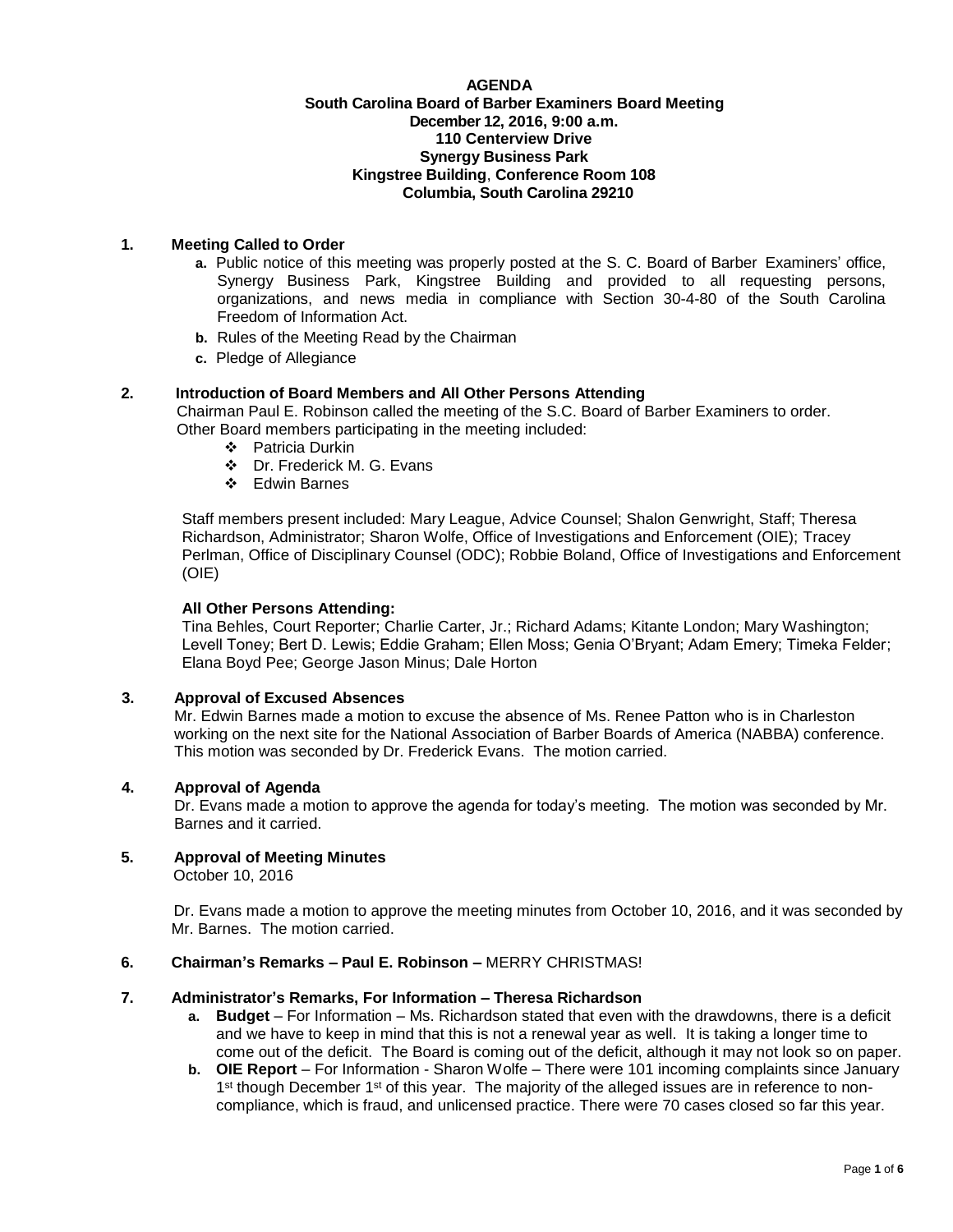**c. IRC Report** – For Approval - Sharon Wolfe – Dr. Evans made a motion to approve the IRC report and it was seconded by Mr. Barnes. The motion carried.

The question was raised about a cease and desist that was served in hand, which means that the investigator personally hand delivered the cease and desist order. The respondent still has to sign it and the investigator completes an affidavit stating so. An affidavit is completed if the respondent does not sign it as well. Mr. Barnes prefers that two (2) people hand deliver the cease and desist order, so that there is a witness there.

- **d. ODC Report**  For Information Tracey Perlman
	- o 53 (Open Cases)
	- o 48 (Pending Cases)
	- o 5 (Hearings)

Ms. Perlman will get with Chairman Robinson to sign Consent Agreements on this afternoon. By September 30, 2016, eight (8) cases were closed. The vast majority of the cases pertain to late student reports. The late reports are no longer being investigated, but are fast-tracked from the Board of Barber Examiners to the Office of Disciplinary Counsel. If the respondents for the late reports do not believe that their reports were late and do not sign the Consent Agreement, they may contact Ms. Tracey Perlman directly. Ms. Theresa Richardson will find out if legal expenses are paid per case.

**e. Inspection Report** – For Approval - Robbie Boland – There were 1,302 investigations attempted this year. Only 1,022 barbershops were actually inspected, whereas the other shops were closed.

## **8. Old Business**

Professional Credential Services (PCS) will be reviewed as a testing agency for the Board of Barber Examiners. Chairman Robinson will get with Ms. Richardson in reference to it. Dr. Evans stated that there should be a survey conducted by the public for feedback on the discussion. The only difficulty in doing so, according to Ms. Richardson, is that most barbers do not have e-mail addresses on file with the agency, so she is unsure of how effective that would be. Dr. Evans suggested that the survey be placed on the website, so that a snapshot could be given of the services rendered by PCS. It would be important to add to the conversation and Board members should also visit the practical examination site(s) to identify problems as well.

#### **9. New Business**

## **a. Consideration of a 3rd Student Permit**

**i.** Ryan O'Neal Hudson

Mr. Hudson was not present for the hearing.

**ii.** George Jason Minus

Mr. Minus is looking to obtain a third student permit. With his first permit, he was an hour away from his house and there were other personal issues. Currently, he is established on his terms. He will be a student at Genesis Hair Studio. Mr. Minus only has approximately 100 hours. Board members made it known that 4th permits are not given. Genesis Hair Studio and its instructor is in good standing. Mr. Dale Horton, owner of Genesis Hair Studio, along with Mr. Minus's instructor, Mr. Gary Deveaux, was present at the meeting. Chairman Robinson told them that there is no room for errors and that Mr. Minus has to make a full-time commitment. Monthly reports must be submitted. Dr. Evans stated that Mr. Minus would need 151 hours for 12 months. Genesis Hair Studio is only five minutes from Mr. Minus's home.

A motion was made by Dr. Evans to issue a third student permit for Mr. Minus and it was seconded by Mr. Barnes. The motion carried.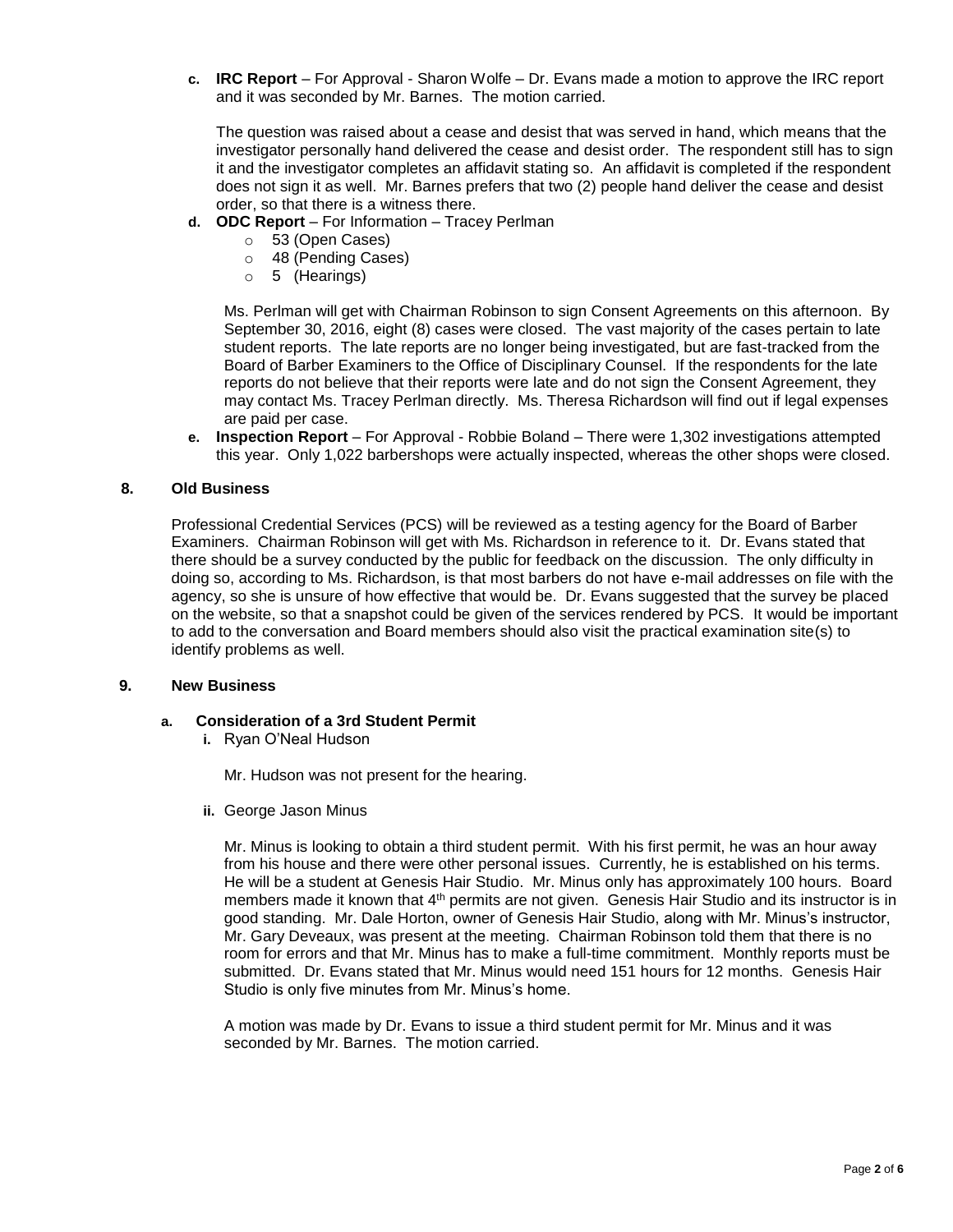## **b. Consideration of Licensure with Criminal Background History**

**i.** Kitante Oudante London

Mr. London was present and was seeking licensure as a Registered Barber Apprentice with criminal background history. He is currently on probation that will end in 2019. He had a letter of recommendation from a church member and his probation officer. Mr. London is living a new life and asked that the Board give him a second chance. He will be working at Logan's Barbershop and his goal is to take care of his family.

Dr. Evans made a motion to grant Mr. London his apprenticeship licensure and after one (1) year, he will be able to upgrade his apprentice license to a Registered Barber license. Mr. London will be on probation with the Board until January 2, 2019. Each year, he needs to submit a copy of the SLED report and if any additional infractions occur, he will need to come back before the Board. The motion was seconded by Ms. Patricia Durkin and it carried.

**ii.** Charlie Carter

Mr. Carter was present and seeking to gain licensure as a Registered Barber Apprentice. Barbering is a career that will help him provide for himself and his son. He loves barbering and it is what he wants to do. Mr. Richard Adams spoke on Mr. Carter's behalf as well. Mr. Adams is Mr. Carter's instructor, mentor, and motivational life coach. He stated that Mr. Carter has made exceptional strides and has done what he could for his newborn son and ailing mother. Mr. Carter has paid his debt to society and Mr. Adams will do anything that he can to help him. Probation for Mr. Carter ended in September and he has a barbershop that he may work in, if approved.

A motion was made by Dr. Evans to grant Mr. Carter the opportunity to obtain his licensure and it was seconded by Mr. Barnes. The motion carried.

# **c. Consideration of Reinstatement with Criminal Background History**

**i.** Eddie B. Graham (BRB. 6575)

Mr. Graham was present and seeking reinstatement of his Registered Barber license. He was falsely accused of a crime and all charges have been dropped with credit given for time served. He may be off of probation in March if he is caught up on his fees. He has also been a part of different programs. Vocational Rehabilitation has supplied him with new barbering items, but he cannot receive them until he gets his license back. He helps cut hair every week with Alston Wilkes, on Mondays and Thursdays.

A motion was made by Mr. Barnes to go into executive session for legal advice and it was seconded by Ms. Durkin. The motion carried.

Mr. Barnes made a motion to come out of the executive session and it was seconded by Ms. Durkin. The motion carried.

A motion was made by Ms. Durkin to approve to reinstate Mr. Eddie Graham's Registered Barber license and it was seconded by Dr. Evans. The motion carried.

# **d. Barber College Instructors**

This has been an ongoing issue from the Board. There is an insufficient number of instructors (Barber) that are available to the Barber Colleges/Schools and High Schools to adequately prepare students for their examinations. Crossover licensing was also a problem with cosmetologists not being properly trained on straight razor usage. Chairman Robinson asked for input on the licensing and training of Barber Instructors and crossover licensing.

Ms. Genia O'Bryant (Barber Instructor) stated that it is a challenge for a cosmetologist to cross over. In cosmetology school, they are not taught how to hold a razor, nor do they know the strokes. It needs to be legalized that they know those things. A lot of cosmetologists do not know how to do the clipper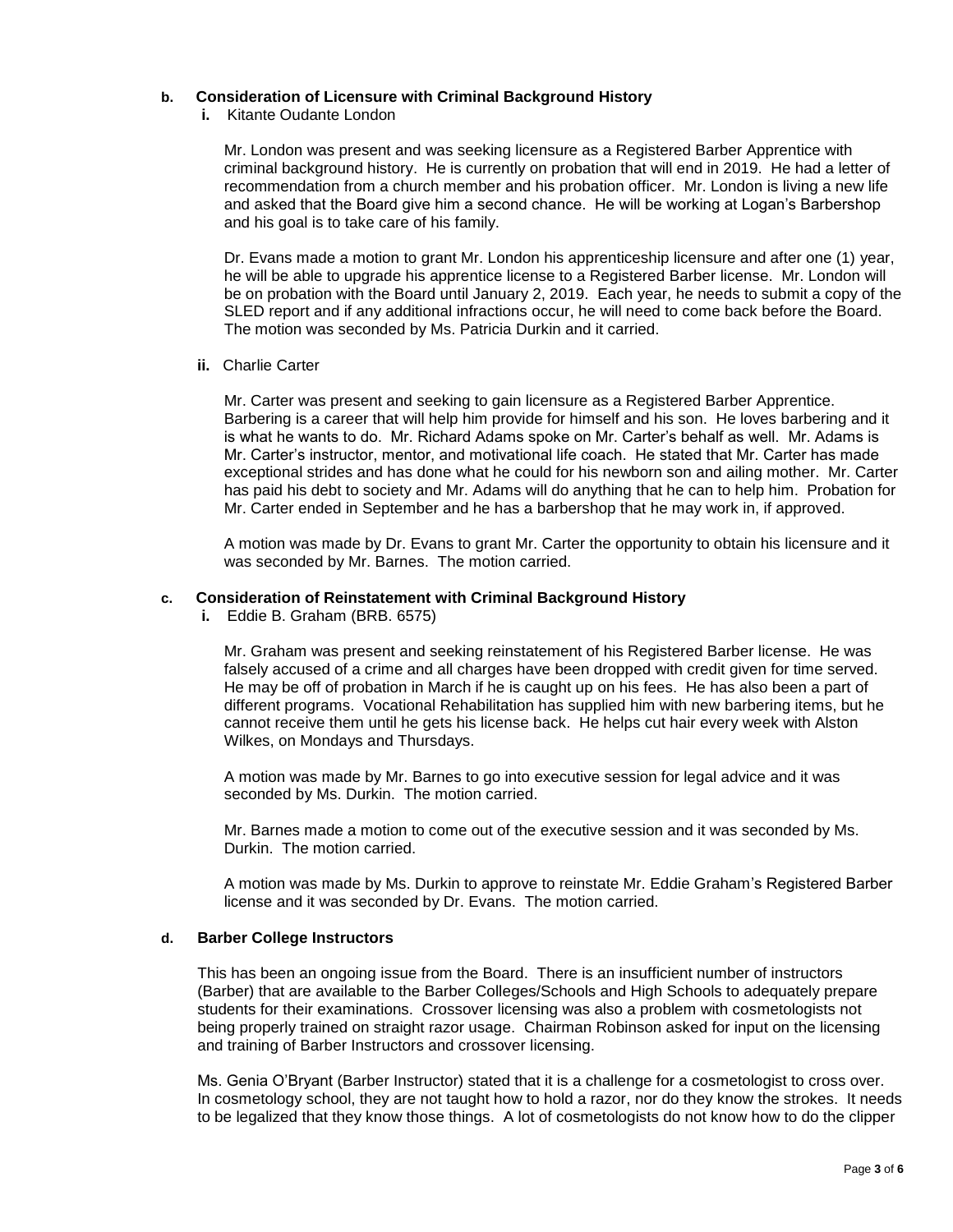over comb as well. True barbers need to know how to do the clipper over comb, along with other barber techniques. Her opinion is that cosmetologists take between 150 and 350 hours of barbering, before crossing over. Three hundred seventy-five (375) hours have been recommended already by the Board, but 600 hours are required for a student to obtain financial aid, which could be a three (3) month program, part-time. As far as instructors, a Master Hair Care Specialist could fill in for an instructor for a day to help out and a Methods of Teaching course for instructors may be useful as well. The Methods of Teaching course would help instructors teach more efficiently and give instructors the ability to take the information and make it their own.

Ms. Timeka Felder (Barber Instructor at Howard's Barber College) and Ms. Elana Pee (Administrator at Howard's Barber College) both spoke to give their input. They do not think that 600 hours are needed and that it would be overbearing. Five (5) weeks of training has been effective for their school, in reference to crossover licensing. Six (6) weeks would be adequate. They agree with the current measures in place and feel as though students should take the initiative to become the master of their craft. Chairman Robinson stated that our standard needs to be close to the national standard. Ms. Richardson stated that a bill has passed that if you have practiced for less than two (2) years as a cosmetologist, you are required to take 375 hours before being licensed as a Master Hair Care Specialist. This includes an examination as well.

A break was given for ten minutes.

#### **e. Board Member Elections**

A motion was made by Mr. Barnes to wait until Ms. Renee Patton was present at a meeting and it was seconded by Ms. Durkin. The motion carried.

#### **10. Hearings – Tracey Perlman**

- **i.** 2016-10
- **ii.** 2016-18

Cases 2016-10 and 2016-18 are companion cases in the matter of Bert Lewis and Hair Master Barber Shop. Mr. Bert Lewis was present. The respondent for Hair Master was not present, but was served with notice of the hearing. Ms. Mary Washington filed a complaint on behalf of her son, Mr. Levell Toney, who was a student with Mr. Lewis. Mr. Toney was referred to as 'Marquel' throughout the hearing. 'Marquel' is his middle name. Ms. Washington was the first witness called. Mr. Travis Prescott, a barber in the Hair Master Barber Shop, introduced Ms. Washington to Mr. Lewis. Mr. Prescott went to Ms. Washington's home to speak to Mr. Toney about on-thejob training and becoming a barber. Mr. Toney then met with Mr. Lewis who explained the onthe-job training and gave Mr. Toney a listing of the tools needed, that included the cost of the tools and overall training, which was \$10,000. Ms. Washington gave Mr. Lewis a check for \$5,000 in March of 2015. She gave another check for the same amount in July of 2015. Training for Mr. Toney was supposed to begin after the first payment. Mr. Toney had already received a kit and was at the barbershop every day. A textbook was not received until March of 2016. Prior to being given that textbook, Mr. Toney was given an outdated (2006) workbook to study from that Mr. Lewis gave him, but the answers were already listed. No attempt of repayment has been initiated by Mr. Lewis, as Ms. Washington took a big loss. She also filed a civil complaint. Mr. Levell Toney (Marquel) was called as the second witness. Becoming a barber was something new to him and he needed a job. The training began after the first payment was made. Training was conducted for about a year before Mr. Toney began getting fed up with using a workbook that had the answers already marked. He felt as though he could not learn that way. The textbook was not received until the threat of court came into play. Several items were paid for out-of-pocket by Mr. Toney and the items he received from Mr. Lewis were not worth the funds listed on the paperwork. The student permit is now expired. Mr. Toney has 680 hours at this time. Mr. Lewis stated that he used the funds for personal matters and to renovate the building. He asked the Board members to be lenient as he cannot afford to lose his employment and will try to make reparations to the Washington family. Ms. Perlman stated that Mr. Lewis took the money in bad faith and several violations occurred.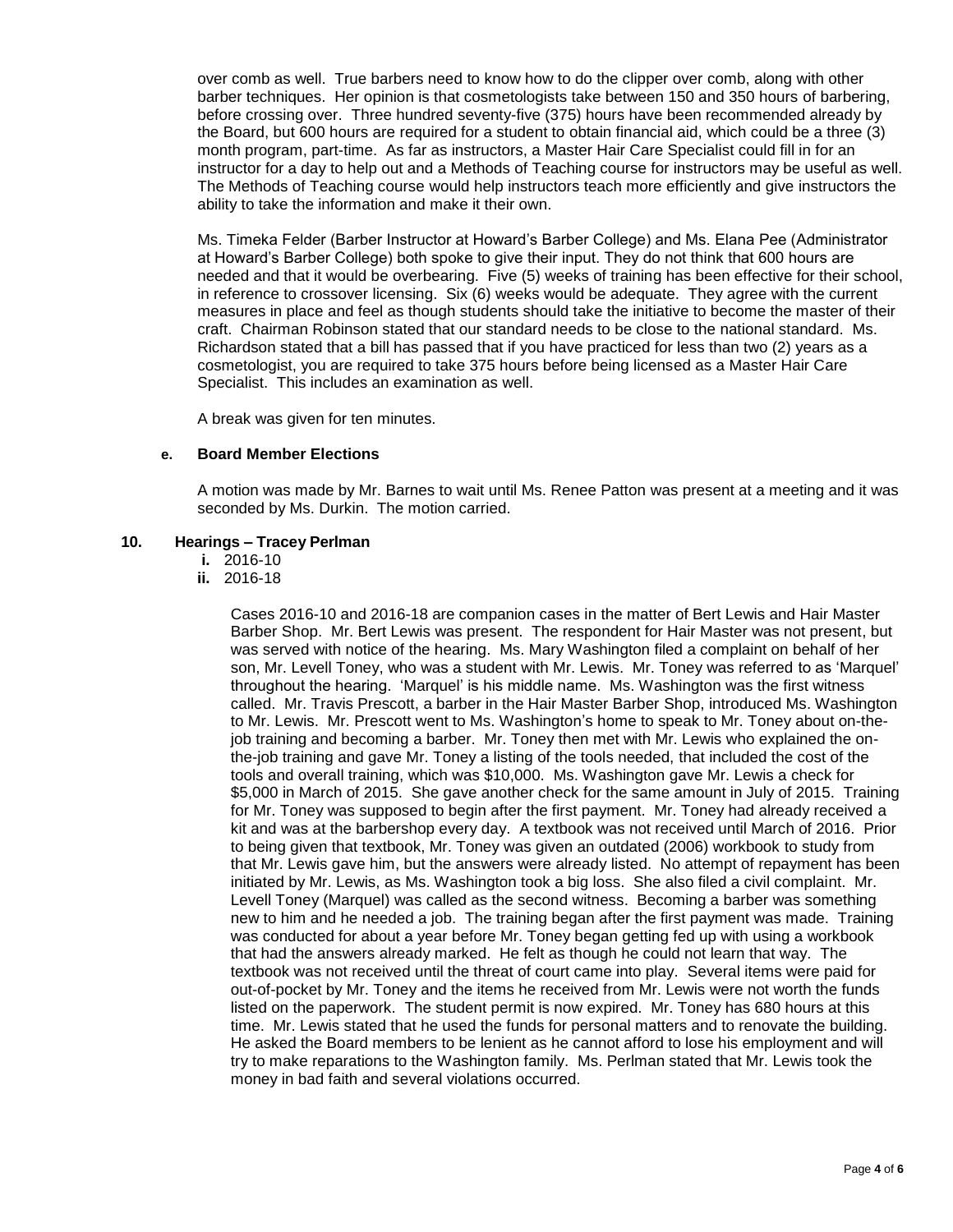Ms. Durkin made a motion to go into a closed session and it was seconded by Mr. Barnes. The motion carried.

A motion was made by Mr. Barnes to go into executive session for legal advice and it was seconded by Dr. Evans. The motion carried.

Dr. Evans made a motion to come out of executive session and it was seconded by Mr. Barnes. The motion carried.

Ms. Durkin made the following motion for cases 2016-10 and 2016-18:

- S.C. Code of Regulations Chapter 17: Barber Board (Section 17-8c): The State proved their case and there will be a fine of \$500 to be paid within 90 days.
- S.C. Code of Laws Title 40 Chapter 1 Professions and Occupations (Section 40-1-110- 1e): The State did not prove their case.
- S.C. Code of Laws Title 40 Chapter 1 Professions and Occupations (Sections 40-1-110-1f, 40-1-110-1g): The Barber Instructor license will be revoked from Mr. Bert Lewis, and in reference to the barbershop, the case will be dismissed because the barbershop is not liable for training students.

Dr. Evans added that the state did prove their case in sections 40-1-110-1f and 40-1-110-1g of the code of laws and he seconded the motion. The motion carried.

A Board order will go out to Mr. Lewis with the information of the motion.

- **iii.** 2016-32
- **iv.** 2016-33

Cases 2016-32 and 2016-33 were companion cases. These cases were in the matter of the Sharper Image Barber Shop and Ms. Ciara Harris, manager of aforementioned barbershop. There were no respondents or representatives present, but they were properly notified. Mr. Robbie Boland was called as a witness. An inspection was conducted on March 16<sup>th</sup> at the Sharper Image Barber Shop and the violations were submitted to Mr. Boland. The barbershop was operating without a license. There was no application for the shop at all. Ms. Harris had an expired apprentice license as well. An attempt was made for lesser disciplinary actions, but no responses had been given to Ms. Perlman. Ms. Richardson was called a witness as well. She stated that once an apprentice license had expired, it does not become valid for another year. An upgrade application has to be completed to upgrade the apprentice license. That application may be found on the agency's website.

A motion was made by Dr. Evans to go into executive session for legal advice and it was seconded by Ms. Durkin. The motion carried.

Dr. Evans made a motion to come out of executive session and it was seconded by Ms. Durkin. The motion carried.

A motion was made by Chairman Robinson for cases 2016-32 and 2016-33 by stating that both cases be dismissed as the Board has no jurisdiction over unlicensed practice. The motion was seconded by Dr. Evans and it carried.

**v.** 2016-34

This case was in the matter of Q-Cuts (barbershop). The respondent was not present and this was the second call for this case. It was first called in October of 2016. The respondent was sent a notice of the hearing. Mr. Kevin Eckard was called as a witness for this case. Mr. Eckard inspected Q-Cuts in May of 2016, which was a re-inspection from previous issues. There were sanitation issues, dirty tools, no licenses posted, tears/wears in chairs, hair over the floor, and cluttered work stations. Ms. Jennifer Stillwell, another inspector, accompanied Mr. Eckard. Mr. Barnes, upset, questioned why the barbershop still passed the inspection with all of the issues